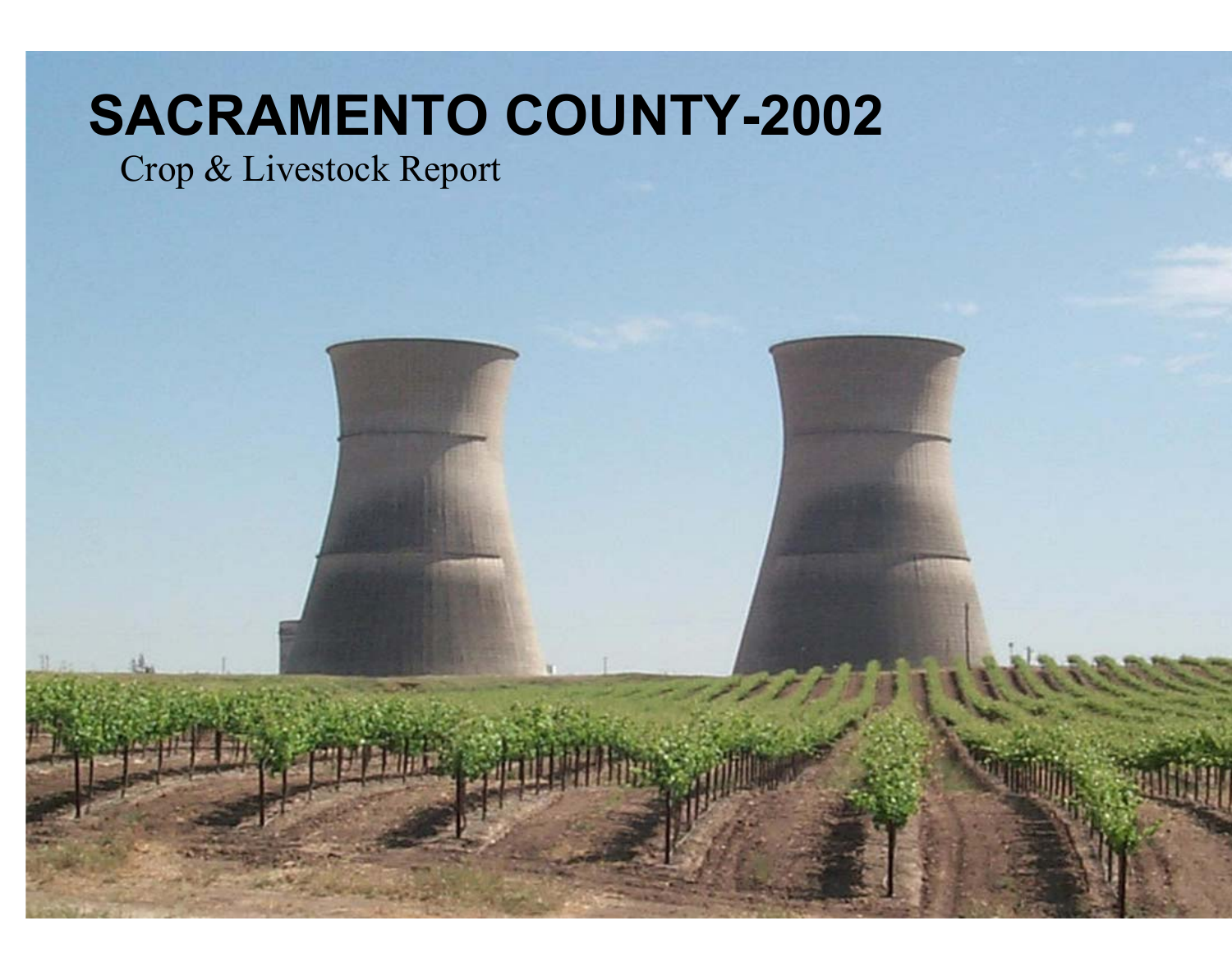### GROSS VALUE OF AGRICULTURAL PRODUCTION 1992 - 2002

| 2002     | 275,937,000       |
|----------|-------------------|
| *2001    | \$<br>298,719,000 |
| 2000     | \$<br>286,231,000 |
| 1999     | \$<br>293,859,000 |
| 1998     | \$<br>275,408,000 |
| 1997     | \$<br>249,793,000 |
| 1996     | \$<br>244,416,000 |
| 1995     | \$<br>229,787,000 |
| 1994     | \$<br>225,182,000 |
| 1993     | \$<br>228,651,000 |
| 1992     | \$<br>229,948,000 |
| *revised |                   |



#### SUMMARY OF PRODUCTION

|                              | 2002              |               | 2001        |  |
|------------------------------|-------------------|---------------|-------------|--|
|                              | Value of          |               | Value of    |  |
|                              | Production        |               | Production  |  |
| Apiary                       | 55,000            | \$            | 59,000      |  |
| Field Crops                  | \$<br>49,719,000  | \$            | 42,558,000  |  |
| Fruit & Nut Crops            | \$<br>104,429,000 | $\frac{1}{2}$ | 124,151,000 |  |
| Livestock & Poultry          | \$<br>28,819,000  | $\frac{4}{5}$ | 28,965,000  |  |
| Livestock & Poultry Products | \$<br>38,824,000  | $\frac{1}{2}$ | 49,927,000  |  |
| Nursery Products             | \$<br>26,378,000  | $\frac{4}{5}$ | 28,968,000  |  |
| <b>Seed Crops</b>            | \$<br>3,775,000   | \$            | 4,882,000   |  |
| Vegetable Crops              | \$<br>23,938,000  | $\frac{4}{5}$ | 19,433,000  |  |

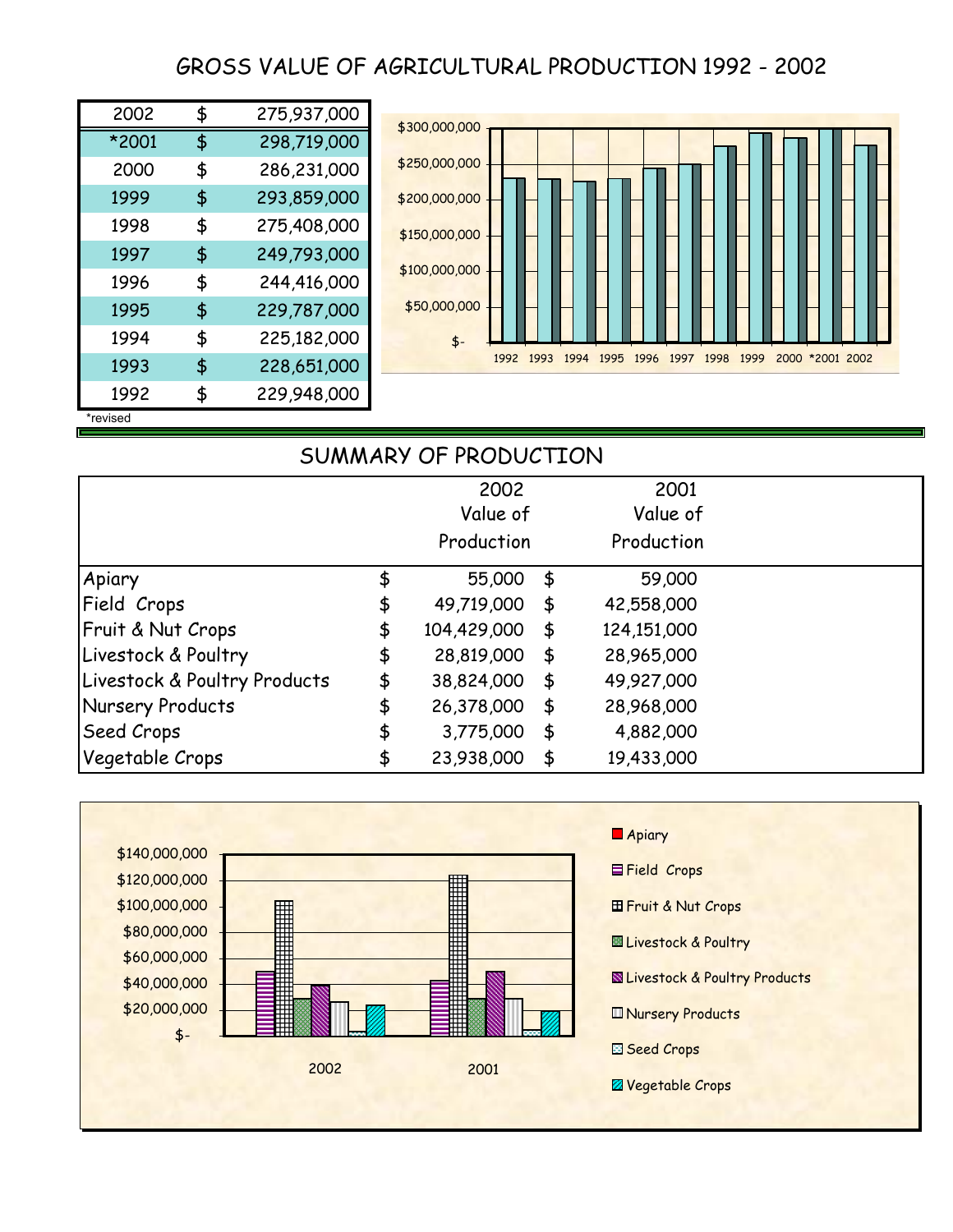

#### **THE TEN LEADING FARM COMMODITIES - 2002**

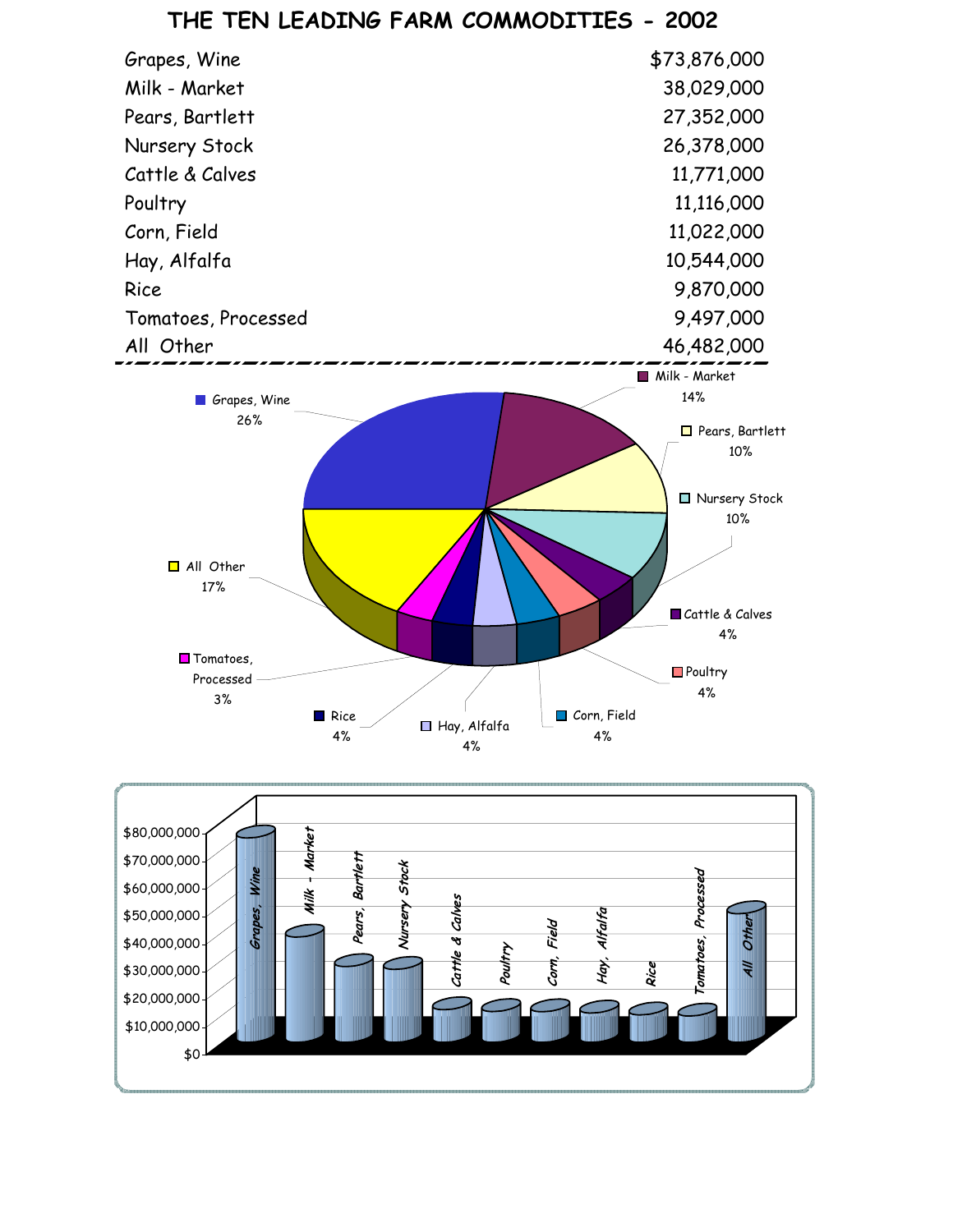### FIELD CROPS

|                 | PRODUCTION |           |      |         |             |             | VALUE |            |  |  |
|-----------------|------------|-----------|------|---------|-------------|-------------|-------|------------|--|--|
|                 |            | Harvested | Per  |         |             | Per         |       |            |  |  |
| Item            | Year       | Acreage   | Acre | Total   | Unit        | Unit        |       | Total      |  |  |
| Barley          | 2002       | 343       | 1.0  | 340     | <b>TON</b>  | \$<br>97.00 | \$    | 33,000     |  |  |
|                 | 2001       | 596       | 1.0  | 600     | <b>TON</b>  | \$<br>90.00 | \$    | 54,000     |  |  |
| Beans, Dry      | 2002       | 1,457     | 0.8  | 1,170   | <b>TON</b>  | 544.00      |       | 636,000    |  |  |
|                 | 2001       | 988       | 0.8  | 770     | <b>TON</b>  | 583.00      |       | 449,000    |  |  |
| Corn, Field     | 2002       | 23,430    | 4.9  | 114,810 | <b>TON</b>  | 96.00       |       | 11,022,000 |  |  |
|                 | 2001       | 25,174    | 4.6  | 115,800 | <b>TON</b>  | 83.00       |       | 9,611,000  |  |  |
| Corn, Silage    | 2002       | 11,715    | 27.0 | 316,310 | <b>TON</b>  | 20.40       |       | 6,453,000  |  |  |
|                 | 2001       | 12,587    | 27.0 | 339,850 | <b>TON</b>  | 22.00       |       | 7,477,000  |  |  |
| Green Chop      | 2002       | 1,327     | 10.1 | 13,400  | <b>TON</b>  | 18.00       |       | 241,000    |  |  |
| (Oat Silage)    | 2001       | 1,000     | 12.5 | 12,500  | <b>TON</b>  | 14.00       |       | 175,000    |  |  |
| Hay, Alfalfa    | 2002       | 15,359    | 6.8  | 104,400 | <b>TON</b>  | 101.00      |       | 10,544,000 |  |  |
|                 | 2001       | 8,706     | 6.7  | 58,300  | <b>TON</b>  | 108.00      |       | 6,296,000  |  |  |
| Hay, Grain      | 2002       | 2,645     | 2.4  | 6,350   | <b>TON</b>  | 77.00       |       | 489,000    |  |  |
| (Oat)           | 2001       | 1,125     | 5.0  | 5,630   | <b>TON</b>  | 100.00      |       | 563,000    |  |  |
| Hay, Other      | 2002       | 4,982     | 3.0  | 14,950  | <b>TON</b>  | 46.00       |       | 688,000    |  |  |
| (Sudan, Clover) | 2001       | 5,335     | 3.2  | 17,070  | <b>TON</b>  | 92.00       |       | 1,570,000  |  |  |
| Oats            | 2002       | 711       | 1.4  | 1,000   | <b>TON</b>  | 75.00       |       | 75,000     |  |  |
| revised         | 2001       | 700       | 1.3  | 910     | <b>TON</b>  | 80.00       |       | 73,000     |  |  |
| Pasture         | 2002       | 22,130    |      |         | <b>ACRE</b> | 125.00      |       | 2,766,000  |  |  |
| Irrigated       | 2001       | 22,931    |      |         | <b>ACRE</b> | 125.00      |       | 2,866,000  |  |  |

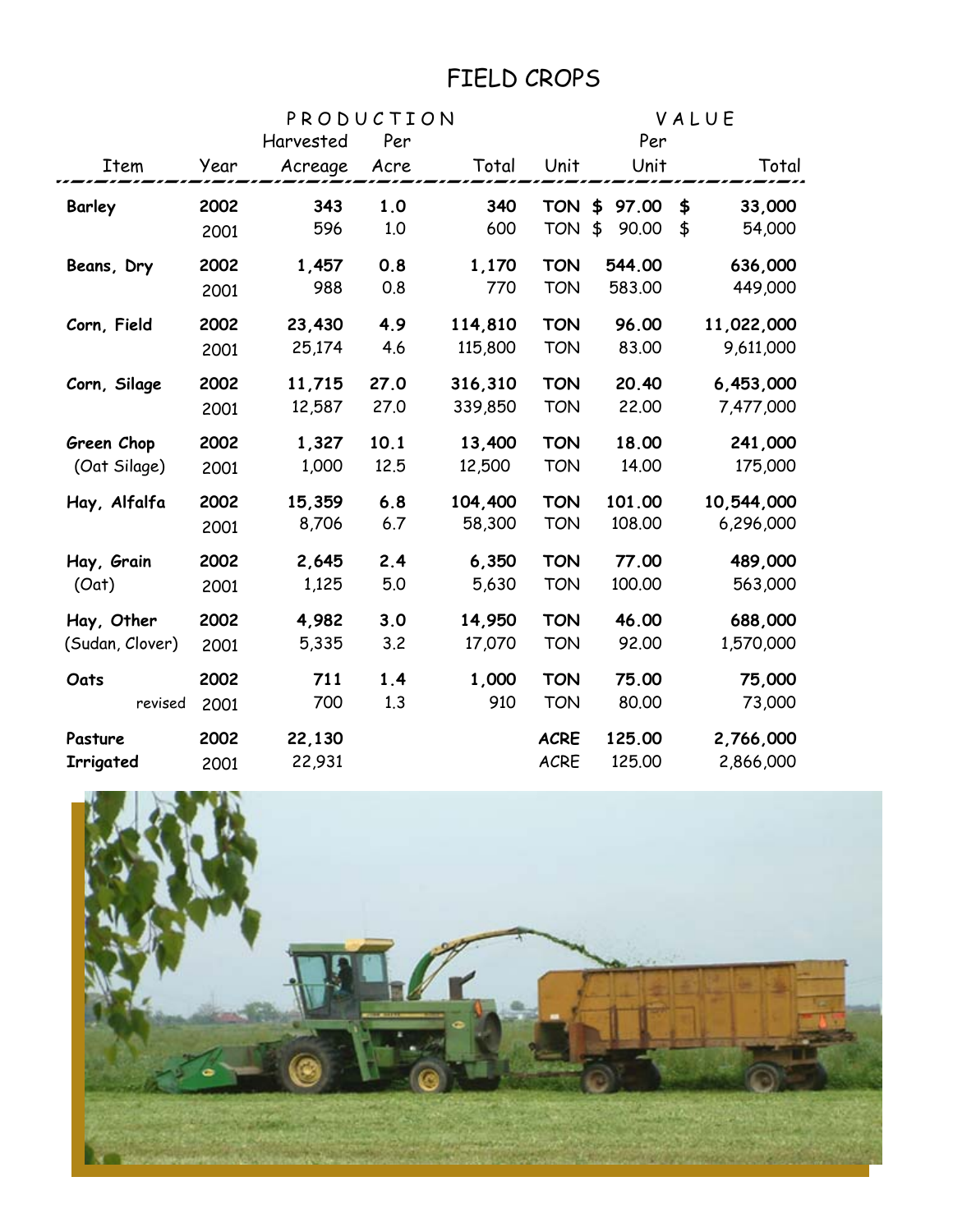### FIELD CROPS continued



PRODUCTION VALUE

|                |              | Harvested          | Per                                                       |                  |                          | Per                                 |          |                          |
|----------------|--------------|--------------------|-----------------------------------------------------------|------------------|--------------------------|-------------------------------------|----------|--------------------------|
| Item           | Year         | Acreage            | Acre                                                      | Total            | Unit                     | Unit                                |          | Total                    |
| Range          | 2002<br>2001 | 72,500<br>77,500   |                                                           |                  | ACRE \$<br><b>ACRE</b>   | 22.00<br>25.00                      | \$       | 1,595,000<br>1,938,000   |
| <b>Rice</b>    | 2002<br>2001 | 8,831<br>7,110     | 4.4<br>4.1                                                | 38,860<br>29,150 | <b>TON</b><br><b>TON</b> | $\star$ 254.00<br>250.00<br>$\star$ |          | 9,870,000<br>7,288,000   |
| Safflower      | 2002<br>2001 | 6,319<br>5,723     | 1.2<br>0.9                                                | 7,580<br>5,150   | <b>TON</b><br><b>TON</b> | 238.10<br>207.00                    |          | 1,805,000<br>1,066,000   |
| Sorghum, Grain | 2002<br>2001 | 620<br>821         | 2.0<br>2.0                                                | 1,240<br>1,640   | <b>TON</b><br><b>TON</b> | 102.30<br>90.00                     |          | 127,000<br>148,000       |
| Wheat          | 2002<br>2001 | 9,730<br>15,961    | 2.5<br>2.2                                                | 24,330<br>35,110 | <b>TON</b><br><b>TON</b> | 102.00<br>85.00                     |          | 2,482,000<br>2,984,000   |
| Misc. Field    | 2002<br>2001 | 0                  | 1,554 Sunflower, soybean, hops, organic rice and potatoes |                  |                          |                                     |          | 893,000                  |
| Total          | 2002<br>2001 | 183,653<br>186,257 |                                                           |                  |                          |                                     | \$<br>\$ | 49,719,000<br>42,558,000 |

 $\bigstar$  includes government payment to maintain reporting consistency between counties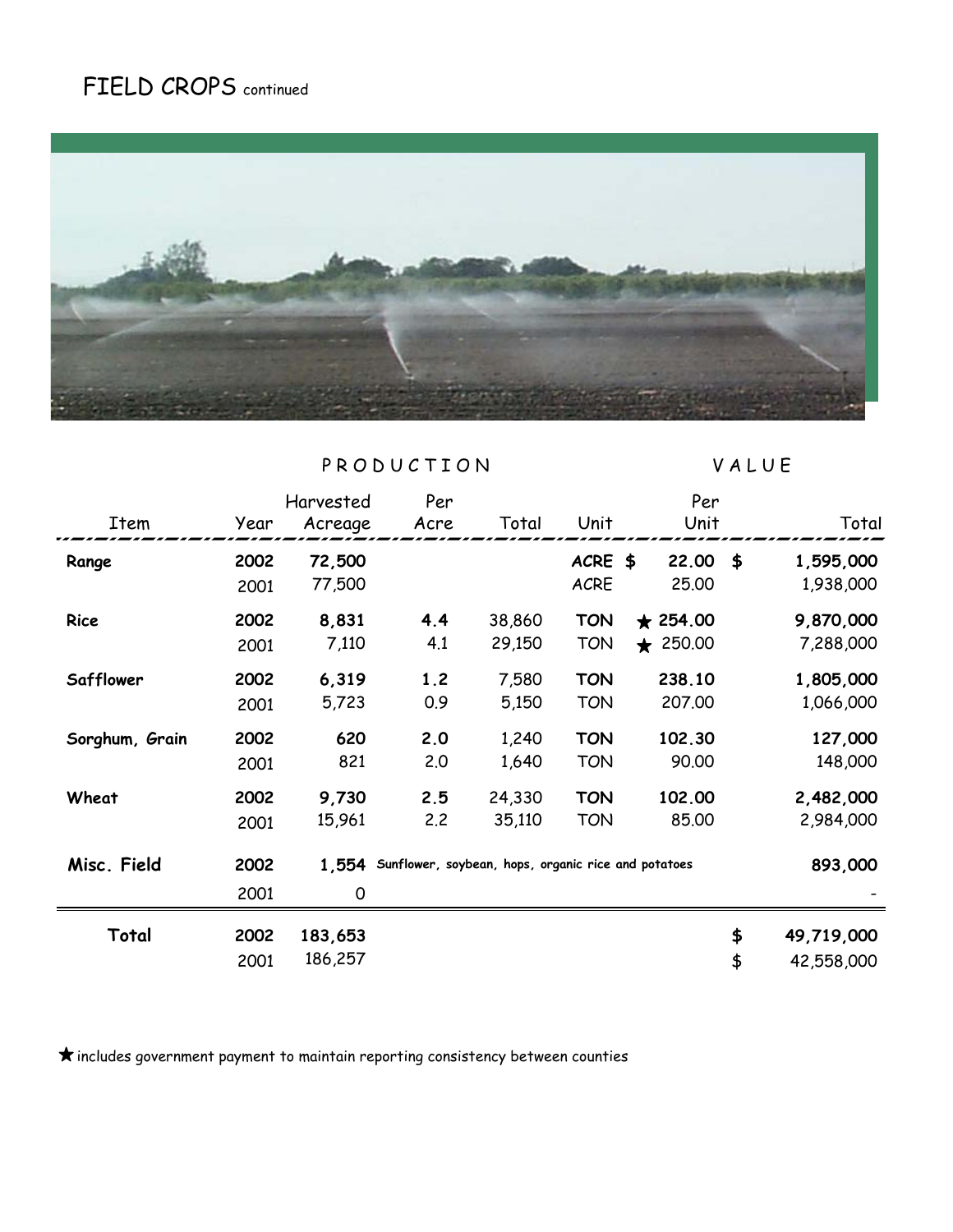|               | FRUIT AND NUT CROPS |                  |                                                                                                                          |                                                                                                                        |                          |    |                      |          |                            |  |
|---------------|---------------------|------------------|--------------------------------------------------------------------------------------------------------------------------|------------------------------------------------------------------------------------------------------------------------|--------------------------|----|----------------------|----------|----------------------------|--|
|               |                     | PRODUCTION       |                                                                                                                          |                                                                                                                        |                          |    |                      |          | VALUE                      |  |
|               |                     | Harvested        | Per                                                                                                                      |                                                                                                                        |                          |    | Per                  |          |                            |  |
| Item          | Year                | Acreage          | Acre                                                                                                                     | Total Unit                                                                                                             |                          |    | Unit                 |          | Total                      |  |
| <b>Apples</b> | 2002<br>2001        | 298<br>375       | 8.2<br>10.4                                                                                                              | 2,444<br>3,908                                                                                                         | <b>TON</b><br><b>TON</b> | \$ | 255.00<br>241.00     | \$       | 623,000<br>942,000         |  |
| Cherries      | 2002<br>2001        | 213<br>191       | 1.0<br>0.8                                                                                                               | 213<br>153                                                                                                             | <b>TON</b><br><b>TON</b> |    | 1,021.00<br>1,110.00 |          | 217,000<br>170,000         |  |
| Grapes, Wine  | 2002<br>2001        | 26,597<br>25,802 | $6.2$<br>6.0                                                                                                             | 164,901<br>154,812                                                                                                     | <b>TON</b><br><b>TON</b> |    | 448.00<br>616.00     |          | 73,876,000<br>95,364,000   |  |
| Pears         | 2002<br>2001        | 6,015<br>6,291   | 19.0<br>17.7                                                                                                             | 114,285<br>111,451                                                                                                     | <b>TON</b><br><b>TON</b> |    |                      |          | 27,352,000<br>25,045,000   |  |
| Processed     | 2002<br>2001        |                  |                                                                                                                          | 81,534<br>88,070                                                                                                       | <b>TON</b><br><b>TON</b> |    | 237.00<br>225.00     |          | 19,324,000<br>19,816,000   |  |
| Fresh 2002    | FOB 2001            |                  |                                                                                                                          | 26,330<br>20,701                                                                                                       | <b>TON</b><br><b>TON</b> |    | 300.00<br>250.00     |          | 7,899,000<br>5,175,000     |  |
| Juice (Other) | 2002<br>2001        |                  |                                                                                                                          | 6,426<br>2,683                                                                                                         | <b>TON</b><br><b>TON</b> |    | 20.00<br>20.00       |          | 129,000<br>54,000          |  |
| Strawberries  | 2002                | 92               | 6.5                                                                                                                      | 598                                                                                                                    | <b>TON</b>               |    | 2,000.00             |          | 1,196,000                  |  |
|               | 2001                | 116              | 8.5                                                                                                                      | 986                                                                                                                    | <b>TON</b>               |    | 2,000.00             |          | 1,972,000                  |  |
| Miscellaneous | 2002                | 835              | Almonds, apricots, bosc pears, table grapes, kiwi, nectarines,<br>organic fruit, peaches, pistachios, plums, and walnuts |                                                                                                                        |                          |    |                      |          | 1,165,000                  |  |
|               | 2001                | 578              |                                                                                                                          | Almonds, organic apples, apricots, table grapes, kiwi, nectarine,<br>olives, peaches, organic pears, plums and walnuts |                          |    |                      |          | 658,000                    |  |
| Total         | 2002<br>2001        | 34,050<br>33,353 |                                                                                                                          |                                                                                                                        |                          |    |                      | \$<br>\$ | 104,429,000<br>124,151,000 |  |

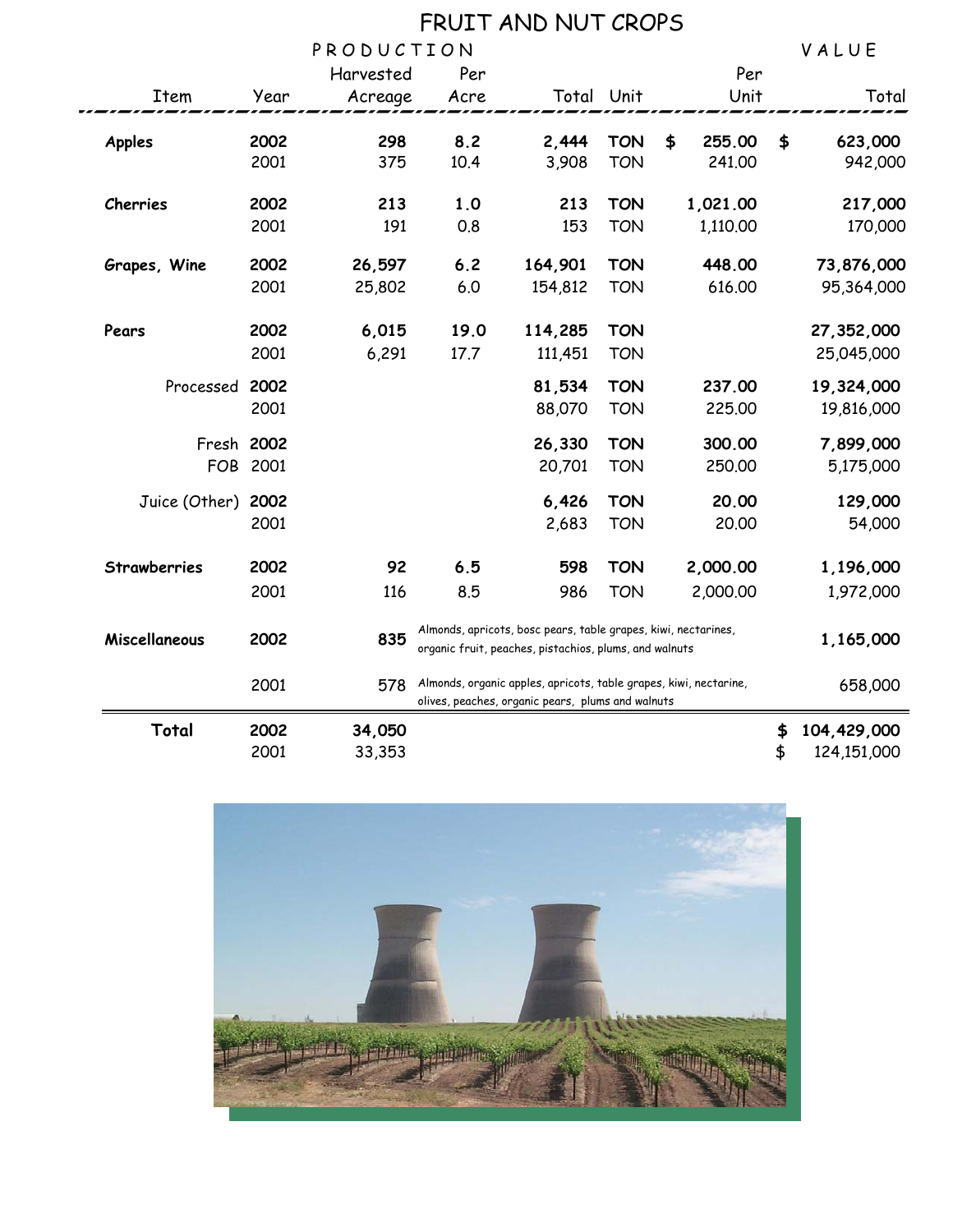### LIVESTOCK AND POULTRY

|                   |   |      |                                                                           | PRODUCTION<br>VALUE |            |    |       |    |            |  |
|-------------------|---|------|---------------------------------------------------------------------------|---------------------|------------|----|-------|----|------------|--|
|                   |   |      | No. of                                                                    |                     |            |    | Per   |    |            |  |
| <b>Item</b>       |   | Year | Head                                                                      | Liveweight          | Unit       |    | Unit  |    | Total      |  |
| Cattle &          |   | 2002 | 23,033                                                                    | 186,840             | <b>CWT</b> | \$ | 63.00 | \$ | 11,771,000 |  |
| Calves            | * | 2001 | 24,041                                                                    | 188,192             | CWT        | \$ | 69.00 | \$ | 12,985,000 |  |
| Sheep &           |   | 2002 | 1,184                                                                     | 1,447               | <b>CWT</b> |    | 76.00 |    | 110,000    |  |
| Lambs             |   | 2001 | 1,158                                                                     | 1,492               | CWT        |    | 48.00 |    | 72,000     |  |
| Hogs &            |   | 2002 | 5,313                                                                     | 5,940               | <b>CWT</b> |    | 58.00 |    | 345,000    |  |
| Pigs              |   | 2001 | 6,038                                                                     | 6,695               | CWT        |    | 75.00 |    | 502,000    |  |
| Poultry           |   | 2002 | Chickens (roasters, fryers and custom) and Turkeys                        |                     | 11,116,000 |    |       |    |            |  |
|                   |   | 2001 | Chickens (roasters, fryers and custom) and Turkeys                        |                     | 9,955,000  |    |       |    |            |  |
| Aquaculture       |   |      | 2002 Catfish, sturgeon, minnows, edible carp, striped bass, and cray fish |                     |            |    |       |    | 5,449,000  |  |
|                   |   | 2001 | Catfish, sturgeon, minnows, edible carp, striped bass, and cray fish      |                     |            |    |       |    | 5,431,000  |  |
| <b>Game Birds</b> |   | 2002 | Recorded in Livestock-Other                                               |                     |            |    |       |    |            |  |
|                   |   |      | 2001 None reported                                                        |                     |            |    |       |    |            |  |
| Livestock         |   | 2002 | Game birds and manure                                                     |                     |            |    |       |    | 28,000     |  |
| Other             |   |      | 2001 Rabbits and manure                                                   |                     |            |    |       |    | 20,000     |  |
| Total             |   | 2002 |                                                                           |                     |            |    |       | \$ | 28,819,000 |  |
|                   |   | 2001 |                                                                           |                     |            |    |       | \$ | 28,965,000 |  |

\*Revised

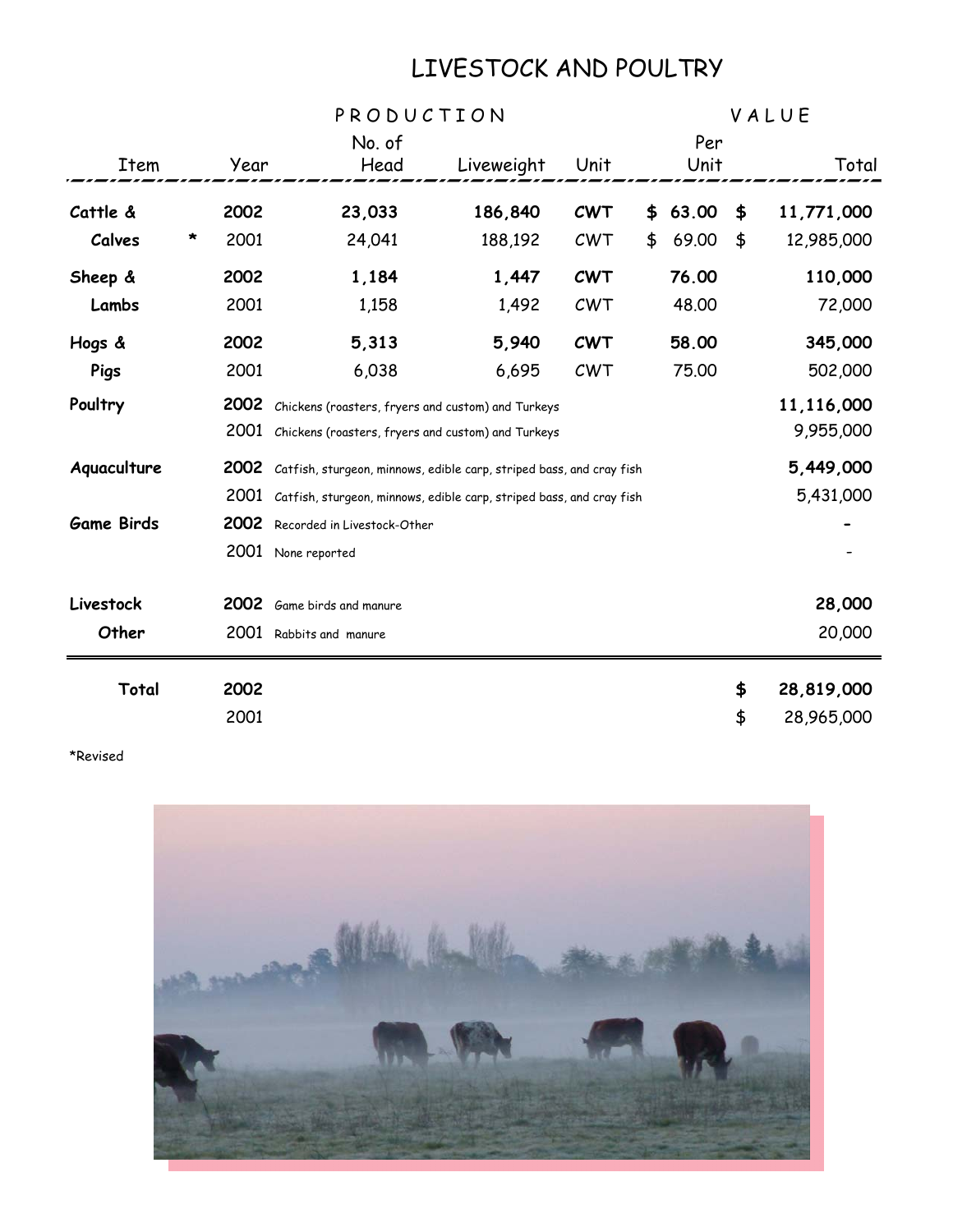### LIVESTOCK AND POULTRY PRODUCTS

V A L U E

|                           |      | PRODUCTION |            |    | V     |                 | ALUE |            |
|---------------------------|------|------------|------------|----|-------|-----------------|------|------------|
|                           |      |            |            |    | Per   |                 |      |            |
| Item                      | Year | Production | Unit       |    | Unit  |                 |      | Total      |
|                           |      |            |            |    |       |                 |      |            |
| Milk-Market               | 2002 | 3,413,774  | <b>CWT</b> | \$ | 11.14 | $\blacklozenge$ |      | 38,029,000 |
|                           | 2001 | 3,368,797  | CWT        | \$ | 14.27 | \$              |      | 48,073,000 |
| <b>Milk-Manufacturers</b> | 2002 | 74,155     | <b>CWT</b> |    | 10.64 |                 |      | 789,000    |
|                           | 2001 | 140,747    | CWT        |    | 13.15 |                 |      | 1,851,000  |
| Wool                      | 2002 | 16,157     | LB         |    | 0.40  |                 |      | 6,000      |
|                           | 2001 | 14,516     | LB         |    | 0.22  |                 |      | 3,000      |
|                           |      |            |            |    |       |                 |      |            |
| Total                     | 2002 |            |            |    |       | \$              |      | 38,824,000 |
|                           | 2001 |            |            |    |       | \$              |      | 49,927,000 |
|                           |      |            |            |    |       |                 |      |            |
| APIARY PRODUCTS           |      |            |            |    |       |                 |      |            |

| Apiary   | 2002 Honey and pollination | \$55,000 |
|----------|----------------------------|----------|
| Products | 2001 Honey and pollination | \$59,000 |

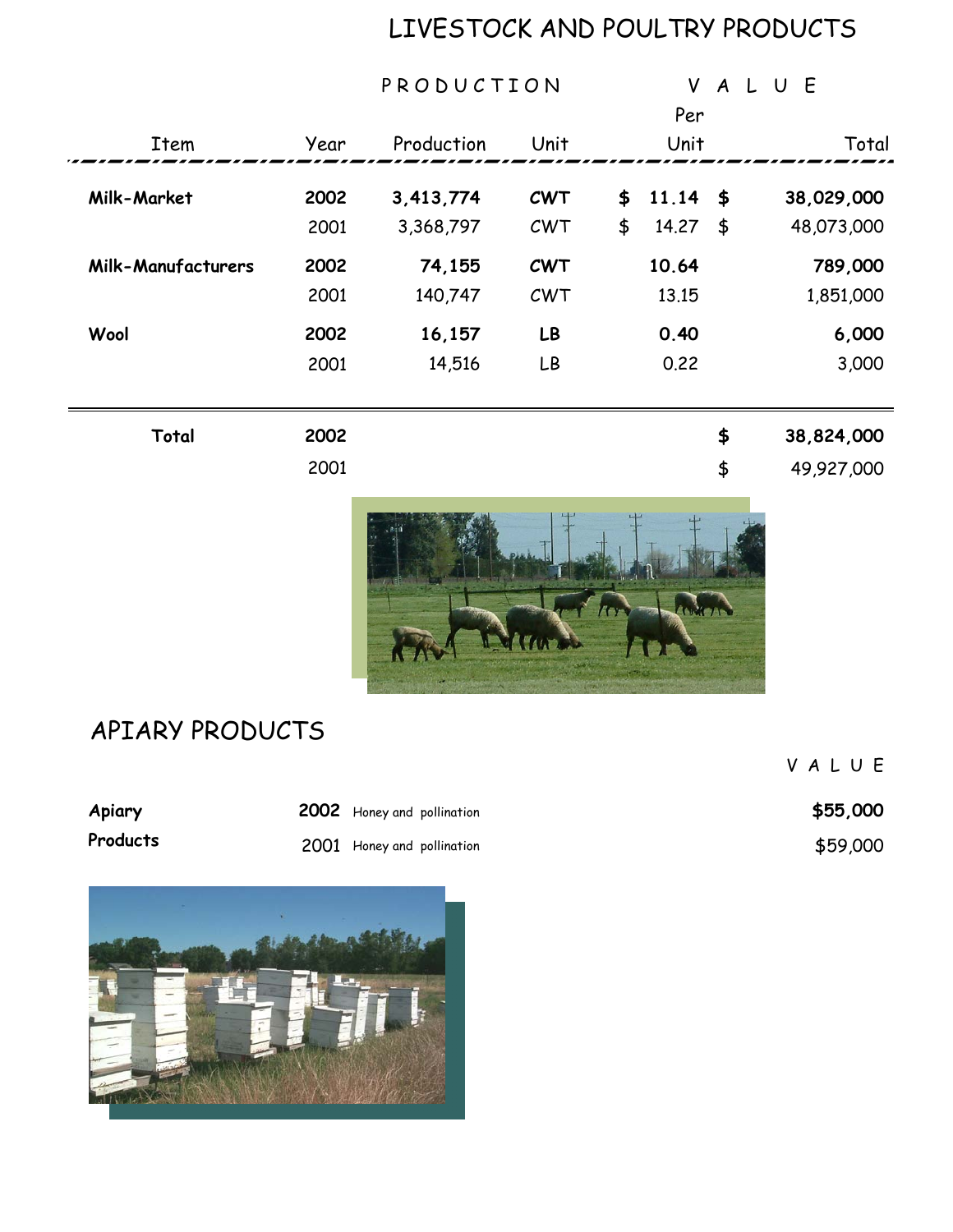

### NURSERY PRODUCTS

2001 627.0 28,968,000 \$

|               | Total | 2002 | 666.0                                                                                       | \$ | 26,378,000 |
|---------------|-------|------|---------------------------------------------------------------------------------------------|----|------------|
|               |       |      |                                                                                             |    |            |
|               |       |      | Ornamental trees and shrubs, christmas trees, grape stock, turf grass and strawberry plants |    |            |
|               |       | 2001 | 627.0                                                                                       | \$ | 28,968,000 |
| Nursery Stock |       | 2002 | 666.0                                                                                       | \$ | 26,378,000 |
| Item          |       | Year | Acreage                                                                                     |    | Value      |
|               |       |      | Harvested                                                                                   |    |            |



Lisa Arbegast, Senior Agricultural Inspector, sampling nursery stock for pests, diseases or labeling.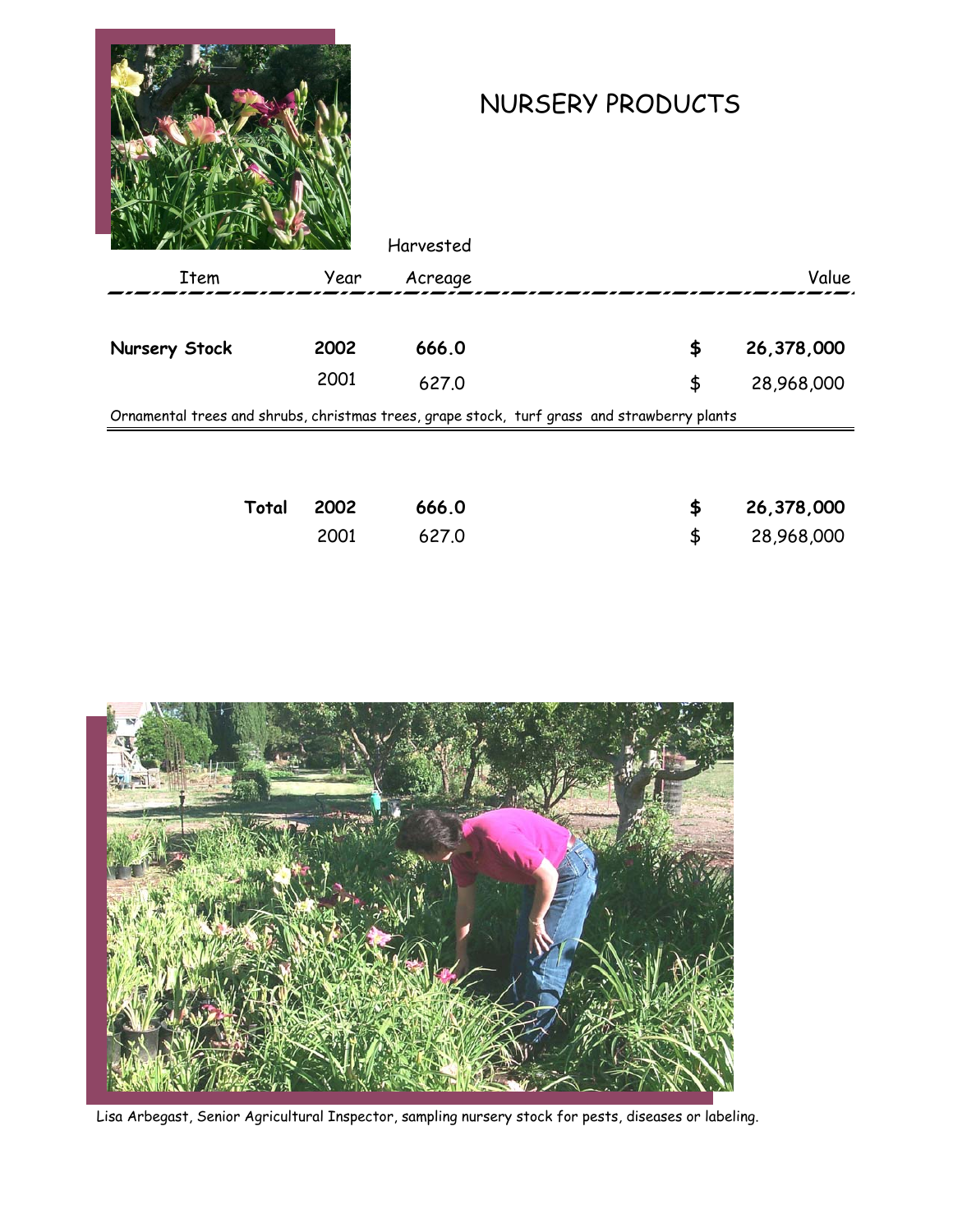### SEED CROPS

P R O D U C T I O N V A L U E

|               |      | Harvested    | Per               |                                    |            | Per                   |             |
|---------------|------|--------------|-------------------|------------------------------------|------------|-----------------------|-------------|
| Item          |      | Year Acreage | Acre              | Total                              | Unit       | Unit                  | Total       |
| Clover        | 2002 | 608          | 432.0             | 262,700                            | LB \$      | 1.23                  | \$323,000   |
|               | 2001 | 824          | 478.0             | 393,900                            | LB         | 1.25<br>$\frac{4}{5}$ | \$492,000   |
| <b>Rice</b>   | 2002 | 1,578        | 4.2               | 6,600                              | <b>TON</b> | 280.00                | 1,848,000   |
|               | 2001 | 2,478        | 4.3               | 10,700                             | <b>TON</b> | 240.00                | 2,568,000   |
| Sudan         | 2002 | 3,000        | 2750.0            | 8,250,000                          | LB         | 0.19                  | 1,568,000   |
|               | 2001 | 3,097        | 2755.0            | 8,532,200                          | LB         | 0.20                  | 1,706,000   |
| Miscellaneous | 2002 | 56           |                   | Bean, onion, squash and watermelon |            |                       | 36,000      |
|               | 2001 | 47           | Alfalfa and onion |                                    |            |                       | 116,000     |
| Total         | 2002 | 5,242        |                   |                                    |            |                       | \$3,775,000 |
|               | 2001 | 6,446        |                   |                                    |            |                       | \$4,882,000 |

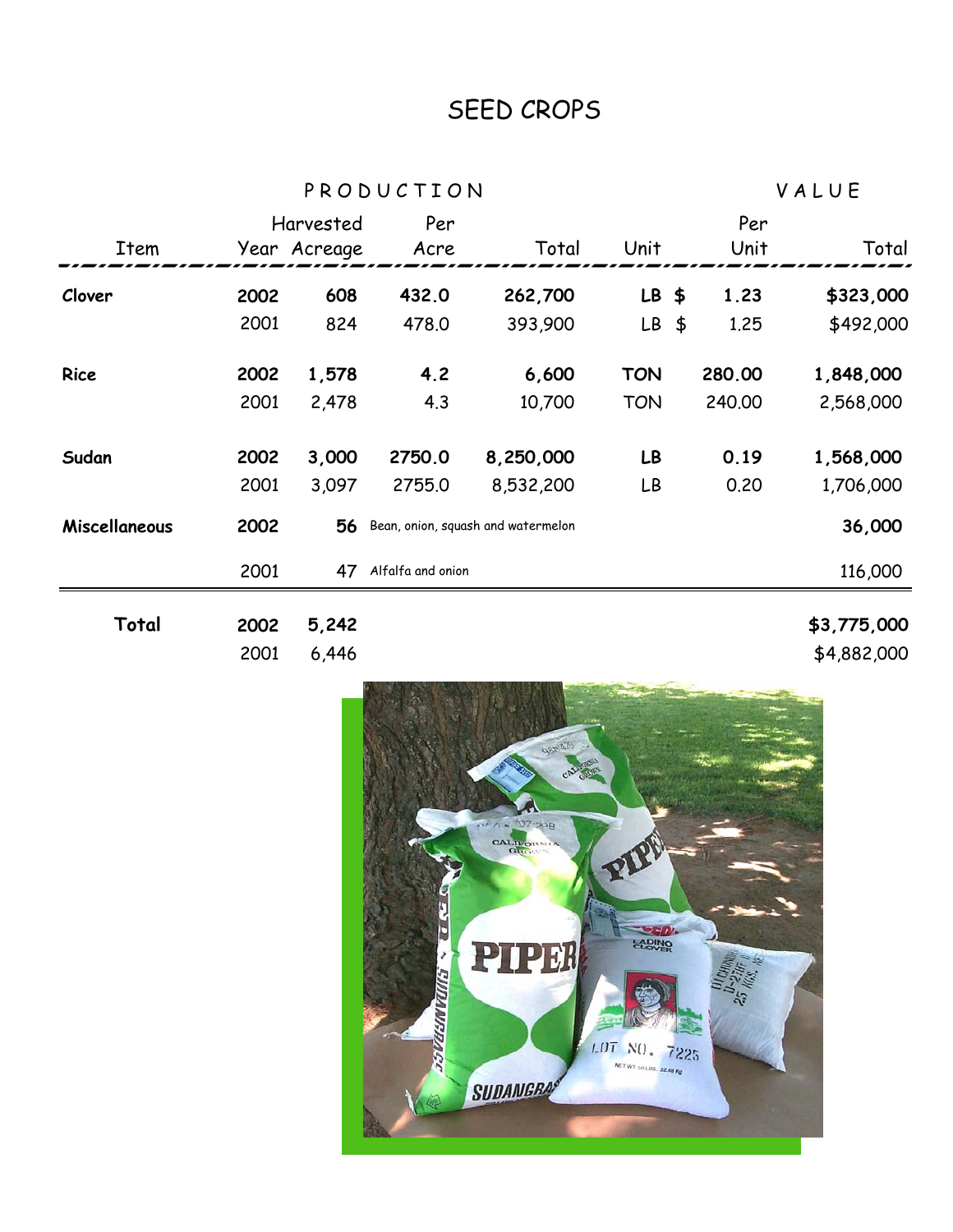

### VEGETABLE CROPS

|                   |      |               | PRODUCTION                                                                                                                                                                                                                                         | VALUE      |            |                |    |            |
|-------------------|------|---------------|----------------------------------------------------------------------------------------------------------------------------------------------------------------------------------------------------------------------------------------------------|------------|------------|----------------|----|------------|
|                   |      | Harvested     | Per                                                                                                                                                                                                                                                |            |            | Per            |    |            |
| <b>Item</b>       | Year | Acreage       | Acre                                                                                                                                                                                                                                               | Total Unit |            | Unit           |    | Total      |
|                   |      |               |                                                                                                                                                                                                                                                    |            |            |                |    |            |
| Corn, Sweet       | 2002 | 491           | 5.9                                                                                                                                                                                                                                                | 2,897      | <b>TON</b> | 1,449.00<br>\$ | \$ | 4,198,000  |
|                   | 2001 | 311           | 6.0                                                                                                                                                                                                                                                | 1,866      | <b>TON</b> | 446.00         |    | 832,000    |
| Peppers -         | 2002 | 111           | 12.5                                                                                                                                                                                                                                               | 1,388      | <b>TON</b> | 298.00         |    | 413,000    |
| All               | 2001 | 219           | 9.6                                                                                                                                                                                                                                                | 2,102      | <b>TON</b> | 401.00         |    | 843,000    |
| Pumpkins          | 2002 | 556           | 17.9                                                                                                                                                                                                                                               | 9,952      | <b>TON</b> | 178.00         |    | 1,772,000  |
|                   | 2001 | 452           | 8.4                                                                                                                                                                                                                                                | 3,806      | <b>TON</b> | 343.00         |    | 1,305,000  |
| Tomatoes,         | 2002 | 824           | 20.4                                                                                                                                                                                                                                               | 16,810     | <b>TON</b> | 352.00         |    | 5,917,000  |
| Fresh             | 2001 | miscellaneous |                                                                                                                                                                                                                                                    | 0          | <b>TON</b> |                |    |            |
| Tomatoes,         | 2002 | 5,717         | 34.9                                                                                                                                                                                                                                               | 199,523    | <b>TON</b> | 47.60          |    | 9,497,000  |
| Processed         | 2001 | 4,725         | 31.0                                                                                                                                                                                                                                               | 146,475    | <b>TON</b> | 48.00          |    | 7,031,000  |
| Miscellaneous     | 2002 | 1,054         | Artichoke, asparagus, misc. beans, beets, bok choy, cabbage,<br>cucumber, daikon, eggplant, kale, misc. melon, napa cabbage, okra,<br>green onion, onion-dry, organic vegetables, peas, squash                                                     |            |            |                |    | 2,141,000  |
|                   | 2001 | 1,060         | Artichoke, asparagus, misc. beans, bok choy, broccoli, cabbage,<br>cantaloupe, cucumber, daikon, eggplant, gailon, lettuce, misc. melon,<br>napa cabbage, okra, green onion, onion-dry, peas, squash, tomatoes,<br>organic tomatoes and watermelon |            |            |                |    | 9,422,000  |
| <b>Total 2002</b> |      | 8,753         |                                                                                                                                                                                                                                                    |            |            |                | \$ | 23,938,000 |
|                   | 2001 | 6,767         |                                                                                                                                                                                                                                                    |            |            |                | \$ | 19,433,000 |



Davis Ranch, Sloughhouse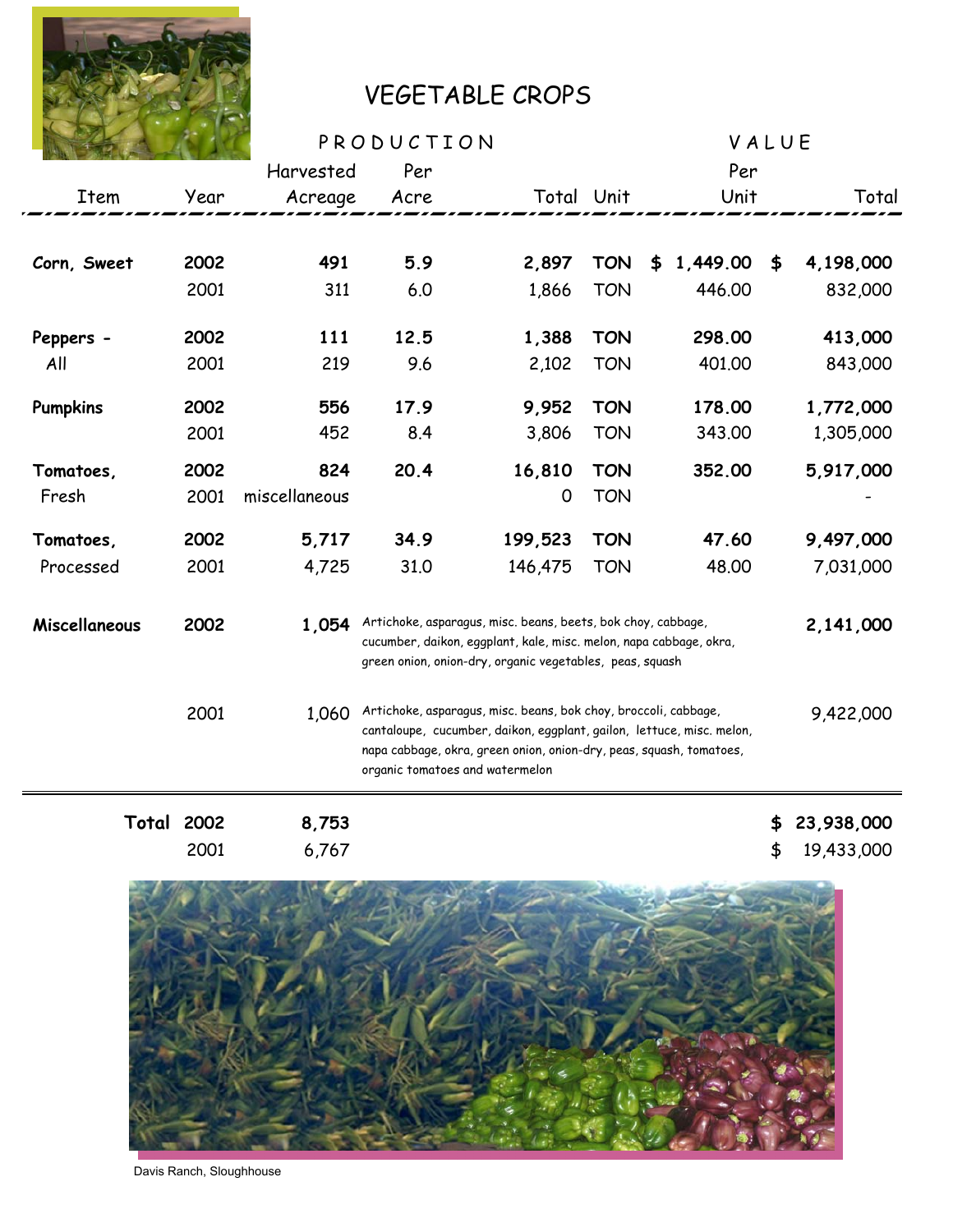#### **PEST EXCLUSION / PLANT QUARANTINE**

California is the destination for millions of shipments of various products and commodities each year. Shipments which have a high risk of carrying hitchhiking pests are held for inspection. During 2002 there were 132,025 shipments inspected by Sacramento County Inspectors. A total of 43 significant pest finds were made. The most serious pests intercepted were: Hydrilla, Red Imported Fire Ant, Magnolia White Scale, and Lesser Snow Scale.

Interception and destruction of pests before they can become established is a vital part of the plan to protect California's natural resources including agriculture, urban landscape and the environment. Hydrilla, for example, is an aquatic weed with the potential to spread throughout the delta and California's water delivery system. This aquatic weed can become so abundant it clogs waterways, overwhelming native aquatic plants and disrupting the entire ecosystem.

| <b>Scientific Name</b>        | <b>Common Name</b>           | Rating | Origin of Shipment    |
|-------------------------------|------------------------------|--------|-----------------------|
| Aleurocerus palmae            | palm whitefly                | Q      | Florida               |
| Proconiine eggs               | sharpshooter                 | Q      | California (Southern) |
| Tortricidae                   | tortricid moth eggs          | Q      | Florida               |
| Pomacea canaliculata          | Anipulaviidae snail          | Q      | ??                    |
| Technomyrex albipes           | Formicidae (ant)             | Q      | Hawaii                |
| Tettigoniidae                 | Katydid eggs                 | Q      | Florida               |
| Gracillariidae sp.            | blotch leaf miner            | Q      | Washington            |
| Pinnaspis strachani           | lesser snow scale            | Α      | Florida               |
| Plutella sp                   | plutellid moth               | Q      | Florida               |
| Pheidole megacephala          | Formicidae (ant)             | Q      | Hawaii                |
| Anopoblesis longipes          | Formicidae (ant)             | Q      | Hawaii                |
| Bradybaena similaris          | Gastropod - Asian trampsnail | B      | Hawaii                |
| Solenopsis invicta            | Red Imported Fire Ant        | Α      | Florida               |
| Pseudoulacasais cockerelli    | Magnolia White Scale         | Α      | Florida               |
| Lygaeidae                     | a seed bug                   | Q      | Hawaii                |
| Hydrilla verticulata          | hydrilla                     | Α      | Florida               |
| Acutaspis albopicta           | albopicta scale              | Q      | Texas                 |
| Orchamoplatus mammaeferus     | Croton whitefly              | Q      | Hawaii                |
| Bradybaena similaris          | Asian Trampsnail             | B      | Florida               |
| Unknown pupal cells & cocoons |                              | Q      | Florida               |
| Icerya sp                     | margarodid scale             | Q      | Florida               |
| Pinnaspis sp                  | scale                        | Q      | Florida               |
| Arionidae                     | Arion sp                     | Q      | Florida               |
| Tetraleurodes sp              | whitefly                     | Q      | Florida               |
| Orgyia sp                     | Tussock Moth (larva)         | Q      | Florida               |
| Aleyrodidae sp                | whitefly                     | Q      | Florida               |

The Most Significant Pests intercepted in 2002 are as follows:

A-rating: Serious - State Action

 B-rating: Serious - County Action Q-rating: Serious -Quarantine Action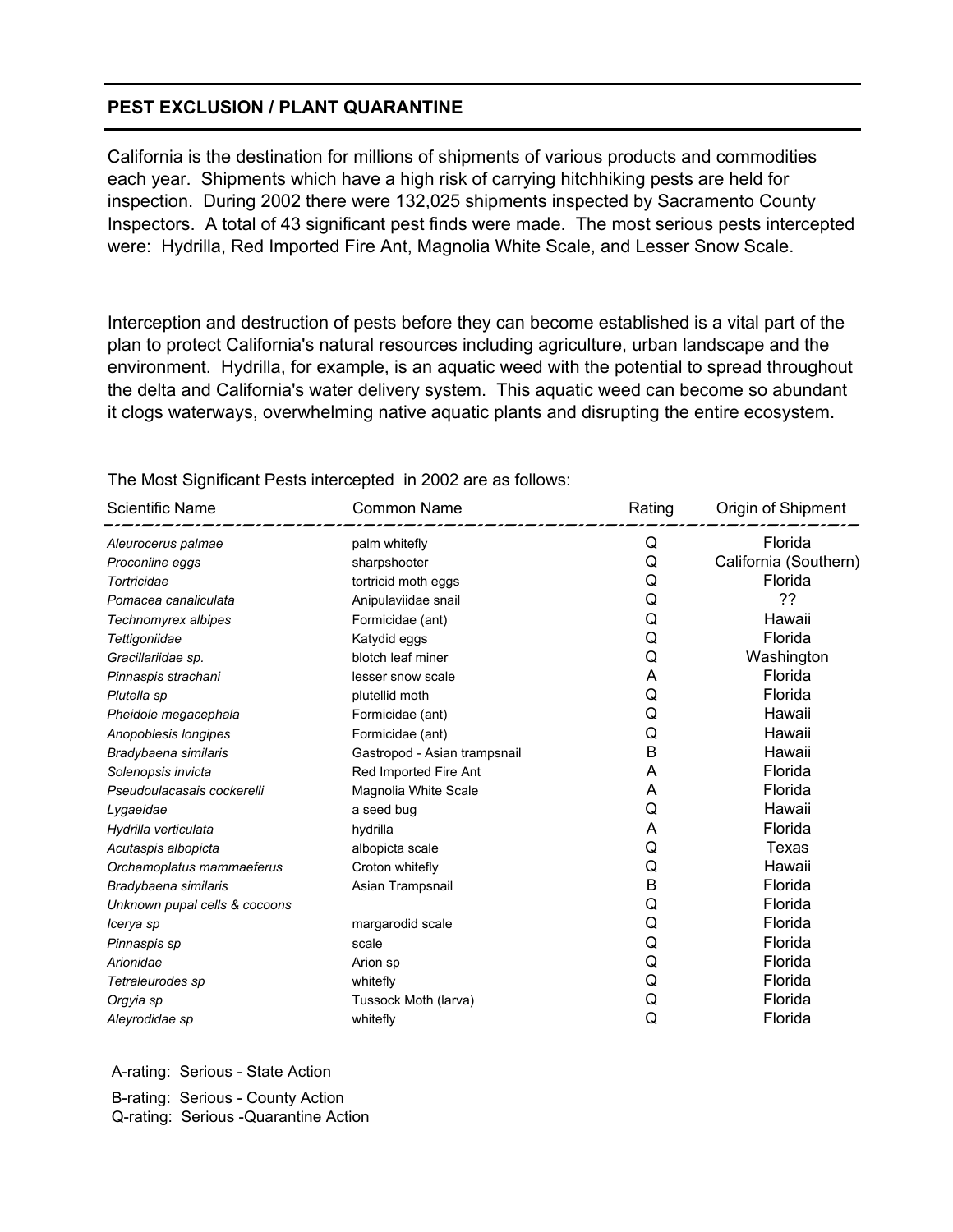#### PEST DETECTION / SPECIAL SURVEYS

#### Japanese Beetle

In 2002, five Japanese Beetles were trapped at the former Mather Air Force Base in Rancho Cordova. The old base is now used for air cargo planes; some originating in the eastern United States where Japanese beetles are well established. It is thought that the beetles may have "hitch-hiked" in the cargo holds, only to fly out when the planes were unloaded. In response to the discoveries, visual surveys were conducted and 370 additional traps were deployed. As a precaution against any possible low level infestation, limited pesticide treatments were carried out on the Mather property. Increased trapping levels will be maintained in 2003.

#### Glassy-winged Sharpshooter

Second Infested Area for Glassy-winged Sharpshooter Discovered A new area of infestation by Glassy-winged Sharpshooter (GWSS) was discovered in Foothill Farms (Interstate 80 and Madison Avenue) in August 2002. A single adult was trapped in the residential neighborhood and subsequent visual surveys revealed a limited infestation, approximately a half a mile square. In response, 22 residential properties were treated along with 1.5 miles of freeway landscaping between Madison Avenue and Greenback Lane. Trapping levels were increased and will be maintained in 2003.

Evidence of the persisting GWSS infestation was found in the Rancho Cordova quarantine area. (The finds were all within the original boundaries of the existing quarantine zone.) This prompted the treatment of 15 duplexes and 2 apartment complexes. Only 1 adult was trapped in the previously heavily infested mobile home park which was the site of the first GWSS find in 2000. Increased trapping levels will be maintained in 2003.



© 1999 The Regents of The University of California Picture Courtesy of California Department of Agriculture

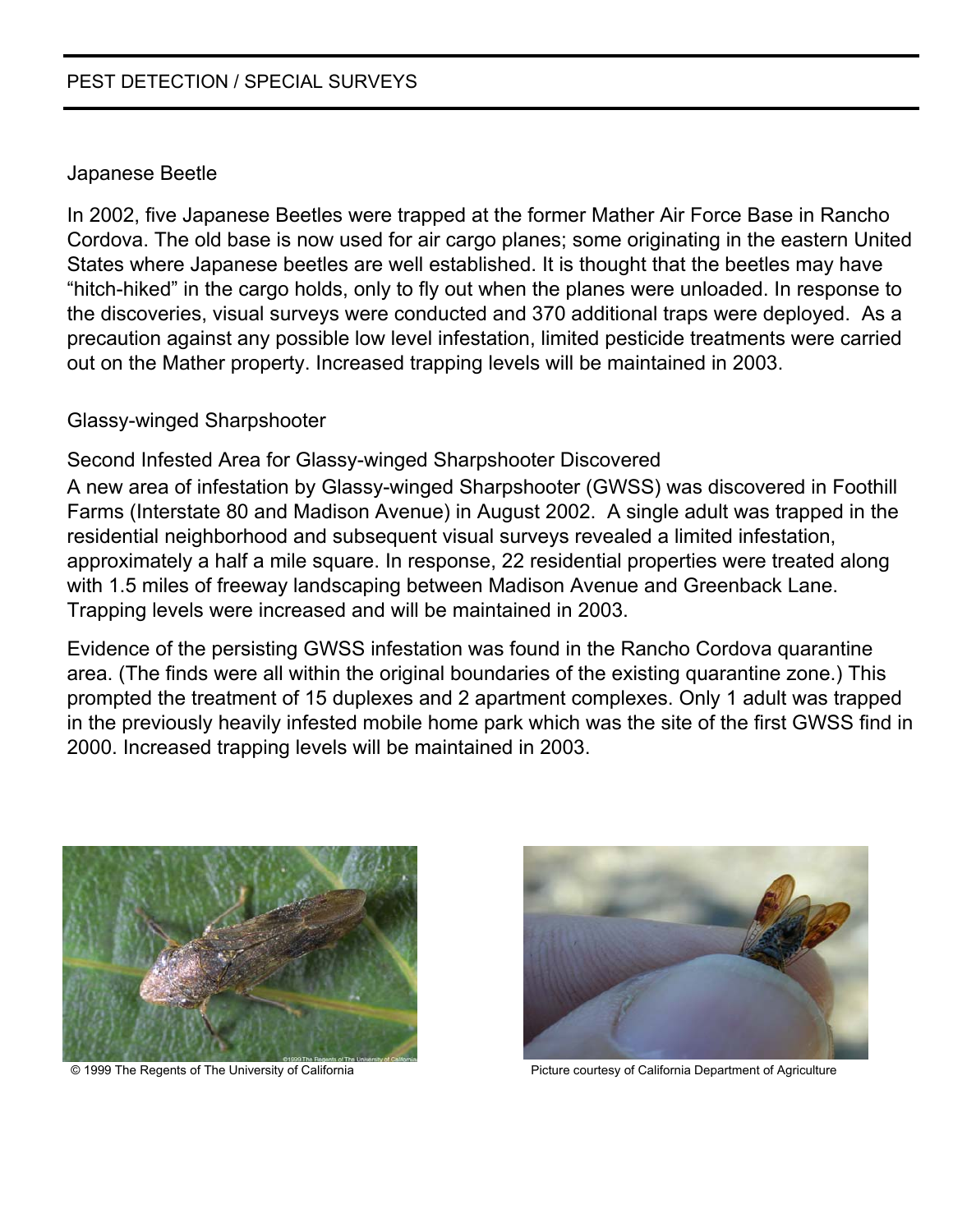#### **FARMERS MARKET**

There are Farmers Market Producers certified in Sacramento County

#### **SACRAMENTO COUNTY CERTIFIED FARMER'S MARKETS**

#### **2003 Season Schedule:**

| Every SATURDAY              | Every SATURDAY          | Every THURSDAY                 |  |
|-----------------------------|-------------------------|--------------------------------|--|
| 8 am to Noon                | 7 am to 1 pm            | 8 am to Noon                   |  |
| Sunrise Mall                | Del Paso / Uptown       | Florin Mall                    |  |
| Sunrise Blvd                | 3262 Marysville Blvd    | Florin Rd. Parking Lot         |  |
| (Behind Sears Auto)         | Open October - December | (Front of Sears)               |  |
| Open All Year               | (916) 925-1930          | Open All Year                  |  |
| Every SATURDAY              | Every TUESDAY           | Every THURSDAY                 |  |
| 8 am to Noon                | 10 am to 2 pm           | 10 am to 2 pm                  |  |
| County Club Plaza           | Roosevelt Park          | Downtown Plaza                 |  |
| Watt & El Camino            | 9th and P Street        | 4th and K Streets              |  |
| (Next to Macys)             | (Around Park)           | (Between Macy's & Holiday Inn) |  |
| Open All Year               | Open May - October      | Open May - October             |  |
| Every SUNDAY                | Every WEDNESDAY         | Every TUESDAY                  |  |
| 8 am to Noon                | 10 am to 2 pm           | 9 am to 1 pm                   |  |
| Central - State Parking Lot | Chavez Plaza            | Cal Expo                       |  |
| 8th & W Streets             | 10th & J Streets        | Ethan Way & Exposition Blvd-   |  |
| (Under Freeway)             | (Front of City Hall)    | Lot E                          |  |
| Open All Year               | Open May - Thanksgiving | Open May - Thanksgiving        |  |

For Farmer's Markets throughout the state visit www.cafarmersmarkets.com

For more information regarding the Farmer's Markets call (916) 688-0100 or www.California-Grown.com

#### **ORGANIC GROWERS / PRODUCERS**

There are 9 registered organic producers in Sacramento County. Their production includes:

| Apples         | Cantaloupes | Herbs     | Onions     | Spinach            |
|----------------|-------------|-----------|------------|--------------------|
| Apricots       | Carrots     | Jujube    | Oranges    | Squash             |
| Asparagus      | Chard       | Kale      | Pears      | Sugar Cane         |
| Avocados       | Corn        | Lettuce   | Peas       | <b>Stone Fruit</b> |
| Beans          | Cucumbers   | Figs      | Peppers    | Tomatoes           |
| <b>Beets</b>   | Daikon      | Melons    | Pecans     | Turnips            |
| <b>Berries</b> | Eggplant    | Mustard   | Persimmons |                    |
| Broccoli       | Garlic      | Okra      | Potatoes   |                    |
| Cabbage        | Grapes      | Olive Oil | Rice       |                    |